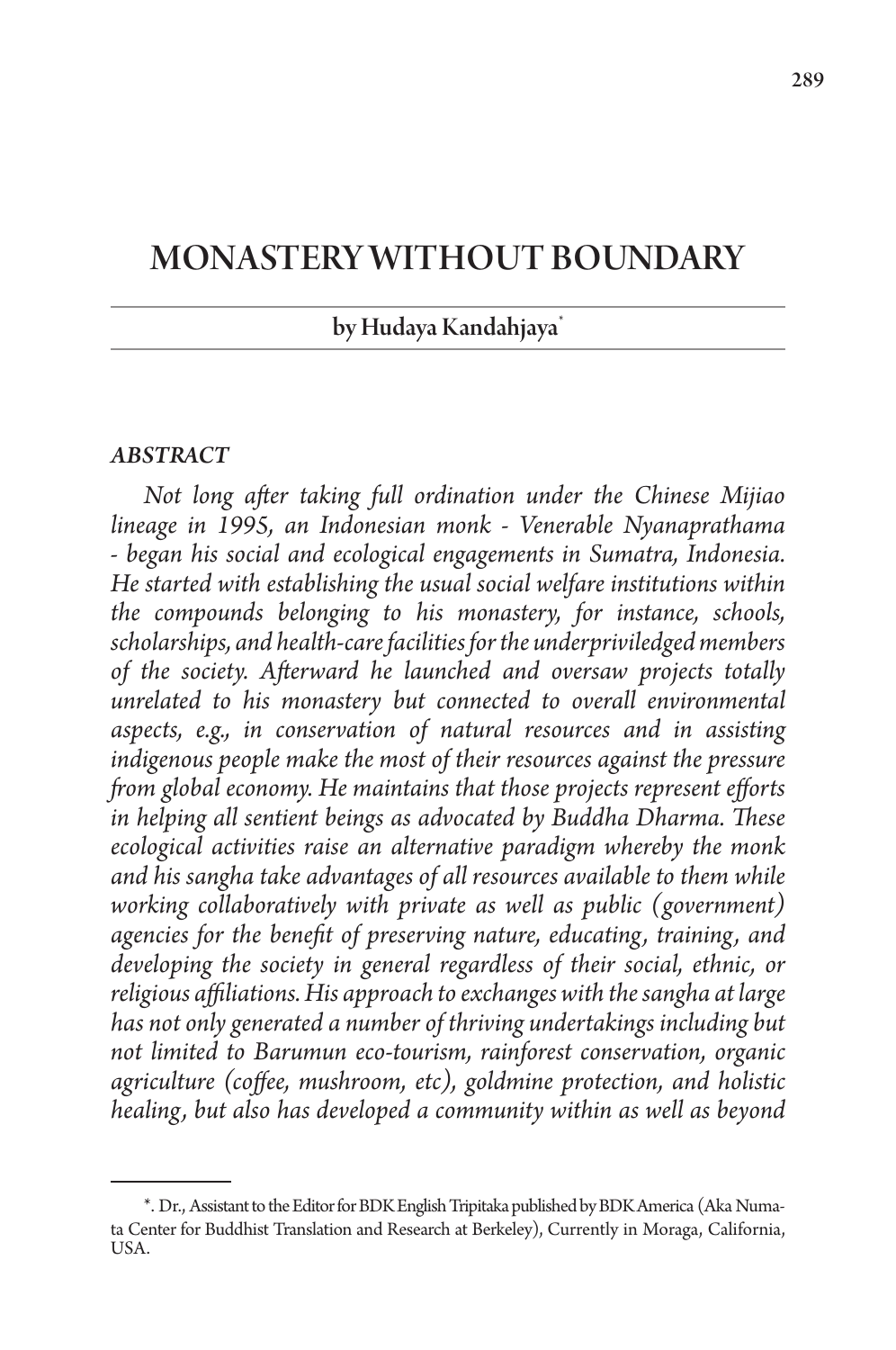*the conventional monastery wall as if the monastery has no boundary at all.*

#### 1. INTRODUCTION

In modern day Buddhism of the 20<sup>th</sup> to 21<sup>st</sup> centuries, Buddhist social activism has been popularly known as 'engaged Buddhism'. The term was originally coined by Thich Nhat Hanh in his seminal book titled *Vietnam*: *Lotus in a Sea of Fire* (Thich 1967:42). As noted by Queen and King (1996:34) there was a claim that the term was already used earlier in 1963, though there seems to be no clear information to support this claim.(1) The monograph that Queen and King published in 1996 gave an overall survey of the state of nine engaged Buddhist movements in seven Asian countries up to early 1990s. Lately more and more leading Buddhist scholars have become involved and published portions of engaged Buddhism.(2) In recent publication on the commemoration of the 2550th anniversary of the Mahāparinirvāṇa of Lord Buddha two special sections comprising almost half of the volume size have been devoted to various aspects of engaged Buddhism (Mungekar 2009:231-440).

By the time Thich Nhat Hanh's started his action, there had already been some who did similar activism. For example, in China, there was Taixu who started Buddhist activism commonly called 'humanistic Buddhism (*renjian fojiao* 人間佛教)' around 1910s (Welch 1968:55ff; Pittman 2001; Goodell 2008). In India, such action is usually associated with Dr. Ambedkar who began his Buddhist Liberation movement in 1956. Although, scholarship on Ambedkar movement does not seem to recognize earlier attempt by Rahul Sankrityayan who performed a number of socio-politicoreligious actions starting around 1916 and who also appealed to restore Maha Bodhi Temple in 1922.<sup>(3)</sup> This latter piece of

<sup>1.</sup> See further Queen and King 1996:321-364. Doyle (2003:253) mentions the year 1963 as well, but does not show the source.

<sup>2.</sup> The OCLC WorldCat lists 24 more books published with subject on engaged Buddhism in between 1997 to 2018, and 5 of them are dissertations. If, however, the type of publications is expanded to include articles, chapters, etc., the number of publications exceeds 700 pieces.

<sup>3.</sup> For example, Queen and King (1996:45-72) says Ambedkar started in 1956, while at the same time there seems no record at all about Rahul here. Doyle (2016) too while discussing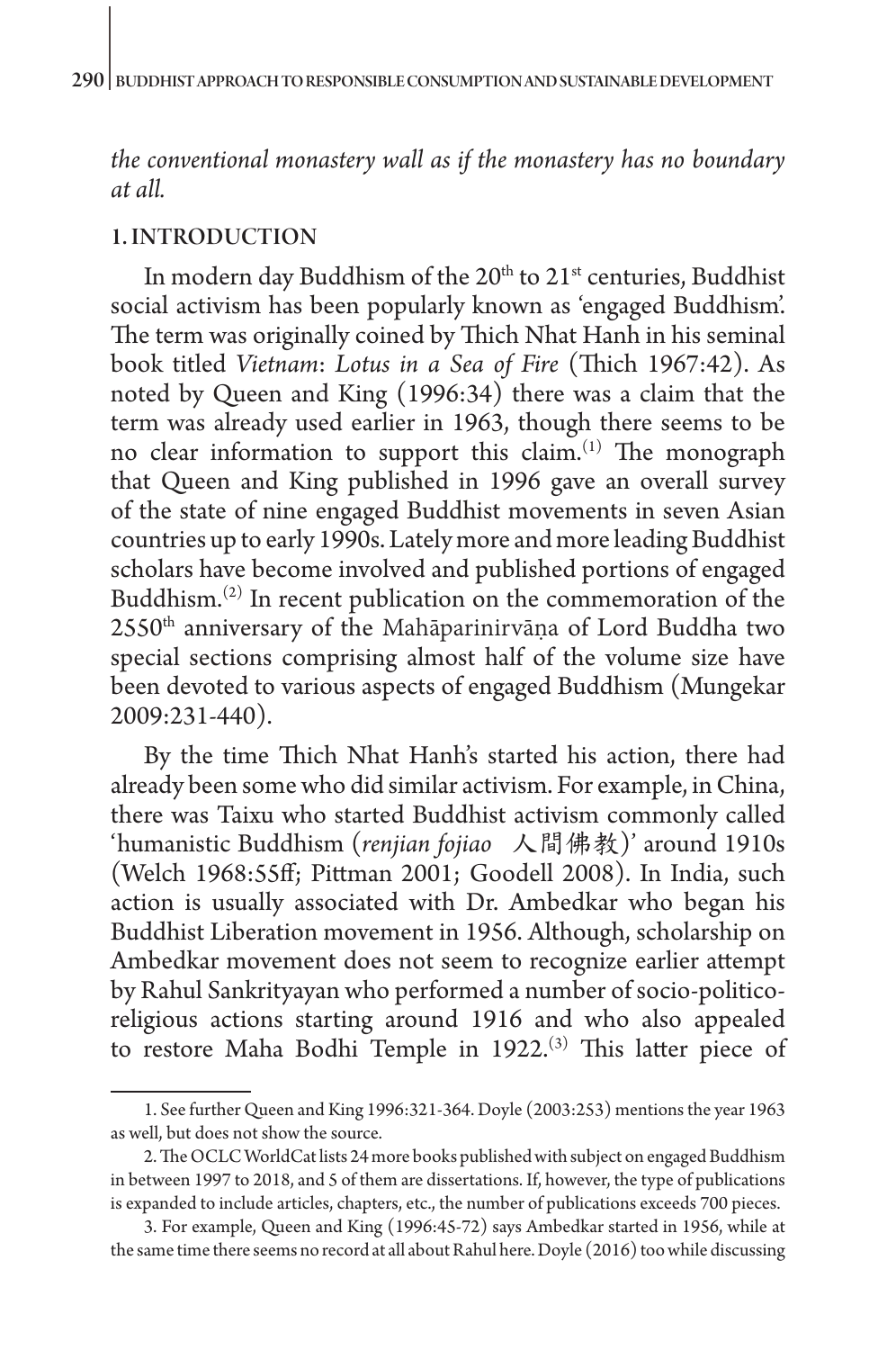information is important due to the fact that Rahul inherited such activism not only from Bhadanta Bodhananda but also from Anagārika Dharmapāla, who is on the other hand considered being the first carrying the spirit of engaged Buddhism.(4)

Reference to Dharmapāla and reading numerous discources on engaged Buddhism provide clues about the types of activity as well as problematics inherent in the field. The range of activities includes various movements from establishing social institutions like schools to hospitals to political movements and actions to preserve environment. But, as already insinuated by a number of scholars, there has been quite a struggle within the Buddhist community for justifying and finding authoritative bases for doing engaged Buddhism.<sup>(5)</sup> Variety of responses have already been suggested.<sup>(6)</sup> And yet the struggle seems to continue. For instance, King (2009:13-27) offers a number of concepts—such as karma, the four noble truths, and compassion to serve as key Buddhist concepts for engaged Buddhism. However, we may wonder if this list answers the problem, or are we actually running in place?

As is traditionally held, being Buddhist means not merely taking refuge to the Triple Jewels, but also being observant to Buddhist doctrines and practices. In general, a lay person shall keep five precepts while maintaining a good understanding of Buddhist concepts listed above, go to temple where members of the Buddhist sangha hold services, and whenever possible shall also practice meditation, charities, including lend a support to the sangha. The lay person may hope that all these shall lead the person at least to attaining a happy life. On the other hand, while leading the Buddhist community, Sangha members shall do similar routines but perhaps in a more committed way and in a stronger intensity while striving

the liberation of the Maha Bodhi Temple does not seem to recognize Rahul's action. See Chudal (2016:142-145) for the context within which Rahul became involved in activism and specifically with the appeal to restore the Maha Bodhi Temple.

<sup>4.</sup> Queen and King (1996:20) consider Dharmapāla being the first who carried the spirit of engaged Buddhism.

<sup>5.</sup> For example: Queen and King (1996:1-44); Winston (2001); Heine and Prebish, *eds*. (2003:3-6); King (2005:231-249)

<sup>6.</sup> For example: Queen *et al*, *eds*. (2003:37-94); Neusner and Chilton, eds. (2005:88- 158); Mungekar 2009:231-440.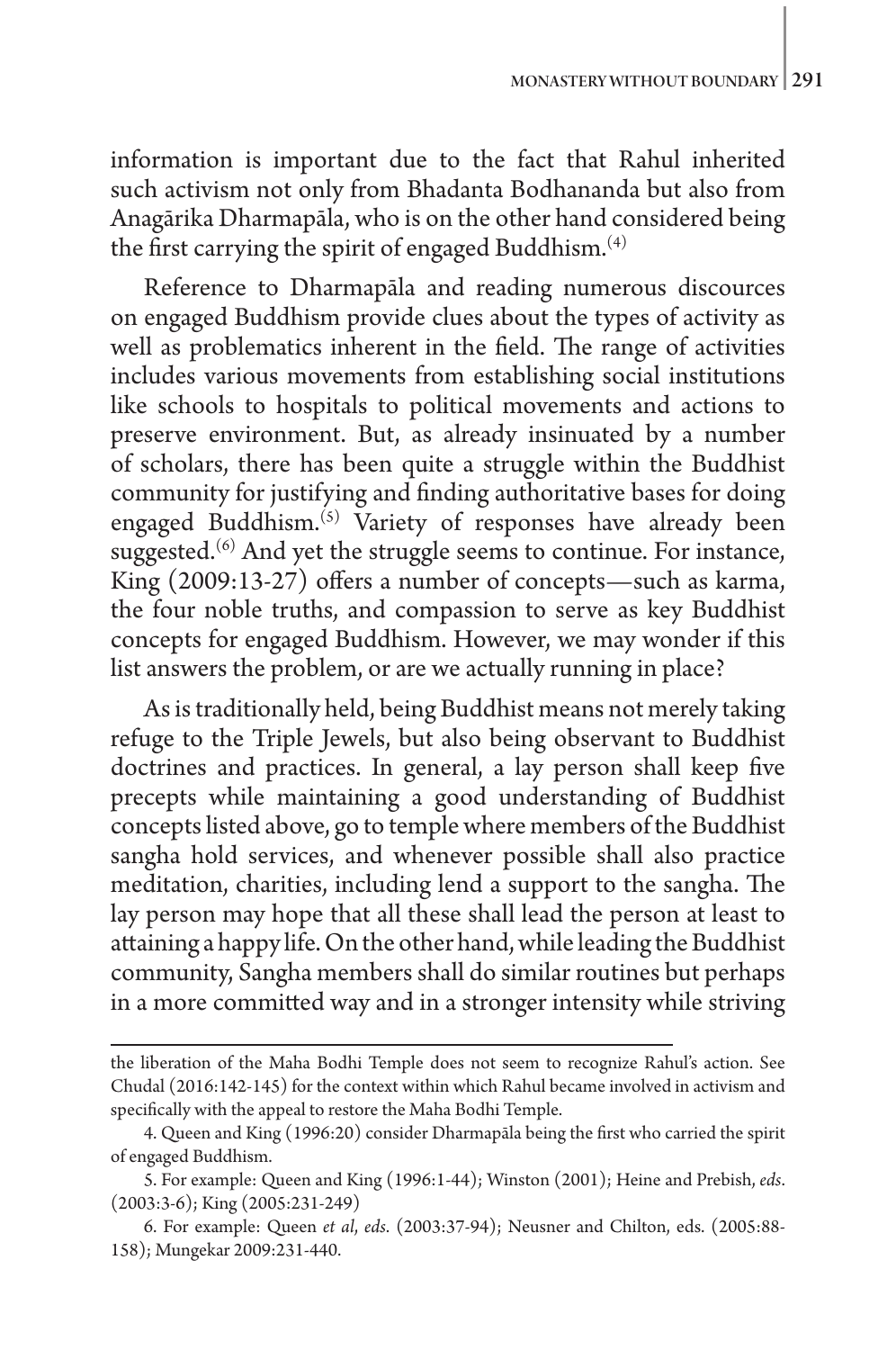to achieve enlightenment, the highest Buddhist goal. Their activities too are mainly monastery-centric. This pattern has been proven to be able to survive for more than two millennia. It has been virtually based on key Buddhist concepts suggested by King as listed earlier. Thus, if that has been the case, then we could say that the same list of key concepts ironically are also the foundation upon which Buddhists have all along been being justified to be disengaged from worldly affairs.

Regardless, as it becomes more and more apparent, the whole spectrum of challenges that people including Buddhists must face in today's environment are increasingly more complex and intrude into the day to day life at a greater speed. In other words, we can no longer assume that the slow pace of changes occurring in the past two millennia is going to happen as we move into the future. There are many instances showing the tough road lying ahead. But here let us consider two contrasting situations.

At one end, for instance, the plundering of rain forest<sup> $(7)$ </sup> is just one example of how actors of global and local economy today endeavor to achieve quick economic gains.(8) Such rush into instant economic gratification may ravage human and natural resources at a rate which may speedily harm not only the ecological systems but also some defenseless population. While Buddhists may claim having no involvement in such activities, and thereby not being responsible for the resulting damages, at some point Buddhists too eventually might not be able to avoid the impact of unsustainable ecology ( Jones 2003:27) or simply cannot afford doing nothing while being surrounded by vulnerable societies.

At a different end, even though the society at large has sometime ago experienced cashless transaction, a cashless society which now steadily becomes a new reality has a totally distinct underpinning due to a rapid and progressive use of digital methods while making monetary exchanges. This cashless systems presents us with a

<sup>7.</sup> Myers (1992: xviii) says "the annual destruction rate seems set to accelerate yet further, and could well double in another decade."

<sup>8.</sup> Jones (2003:159-172) devotes one chapter discussing this issue of profit making and describes the whole thing being like "A World in Flames."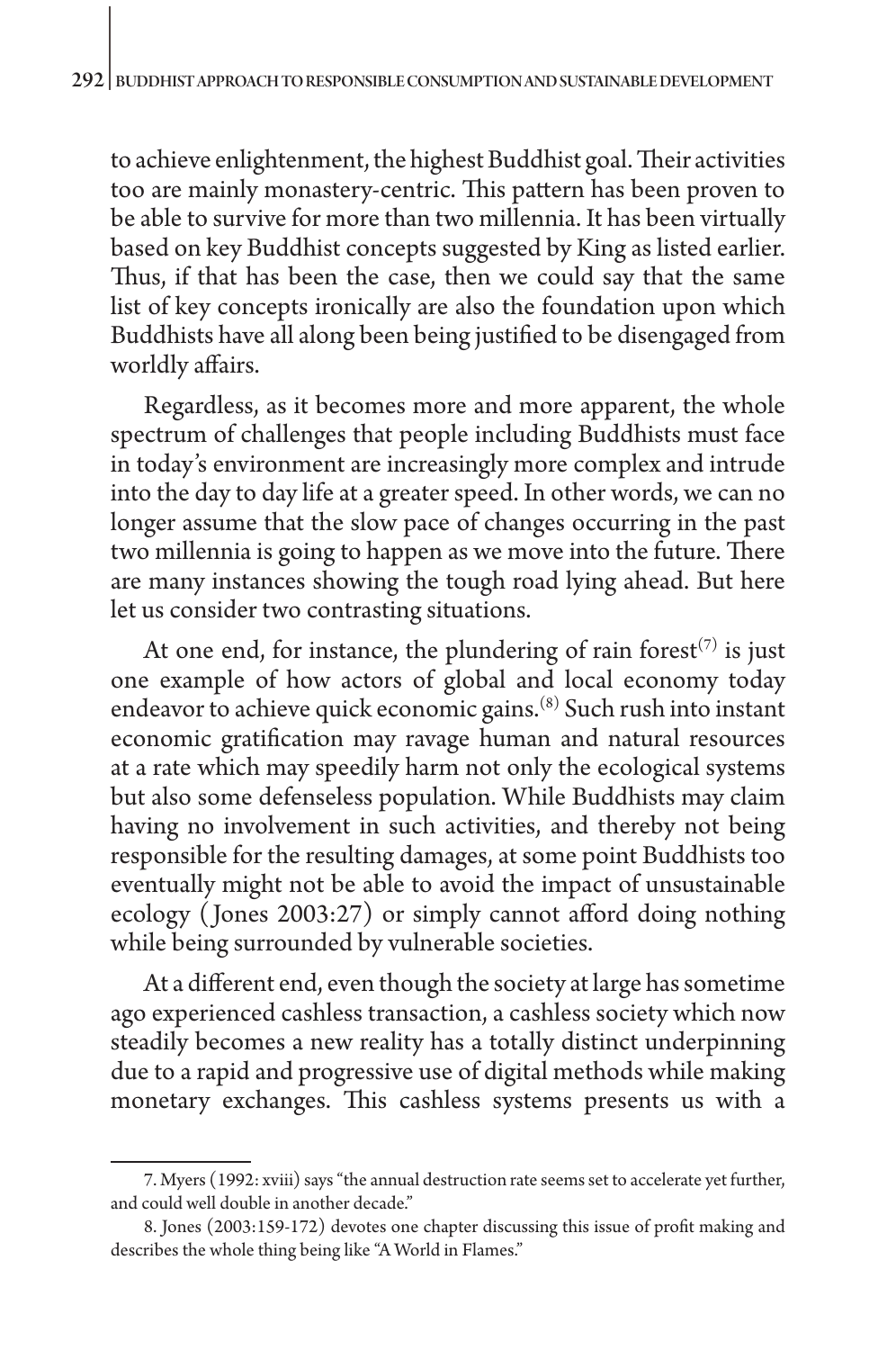fresh problem (Sivabalan 2017). Those who are reluctant to digital methods may be shunned away from using cashless systems and might thereby be at risk or at least marginalized. Though seems to be farfetched, Buddhists are not exempted from this situation. Ready or not they too are one day forced to be part of the digital and cashless society with all its ramifications.

Hence, in the face of such ever rapid changing society and environment, the more or less stable conditions which have presumably sustained the traditional way of being Buddhist will evaporate steadily. Consequently, there is a greater probability that the Buddhist traditional premise in the past two millennia may no longer be appropriate nor be able to tackle the quickly approaching adversities.

This paper attempts to showcase an alternative paradigm by which Buddhists around the world may be prepared to engage in new challenges and move forward with full confidence while overcoming all kinds of hardships due to the shifting milieu. This paper is a preliminary attempt to describe the paradigm and thereby might have contained incomplete information and unnecessary shortcomings. In case one wonders whether or not this alternative paradigm is justified, this paper offers a survey of relevant doctrinal background from which one could see its alignment with Buddhist teachings.

#### 2. ALTERNATIVE PARADIGM<sup>(9)</sup>

An Indonesian monk—Venerable Nyanaprathama—was born by given name Kuslan in Bagansiapi-api on 7 April 1974. In his teenage years he was active at the Tri Ratna temple in Tanjung

<sup>9.</sup> I first met Venerable Nyanaprathama on 23 June 2015 while attending the  $14<sup>th</sup>$ International Conference on Buddhist Women, organized by Sakyadhita in Yogyakarta, Indonesia. It was at this coincidental encounter I perceived an unpredented paradigm by which Buddhists might have a better chance moving forward. I compile the following concise description based on his oral description at the time, my subsequent meeting and visit to Padangsidempuan, North Sumatra on 20 to 25 August 2016, and a number of articles (Yang 2011, Harian Andalas 2016, Yang 2018, and Tanwijaya 2018a) as well as additional personal correspondences with Tanwijaya in December 2018. I would hereby extend my gratitude to Venerable Nyanaprathama and Tanwijaya who have generously given me their invaluable time and information regarding the activities set forth by Nyanaprathama.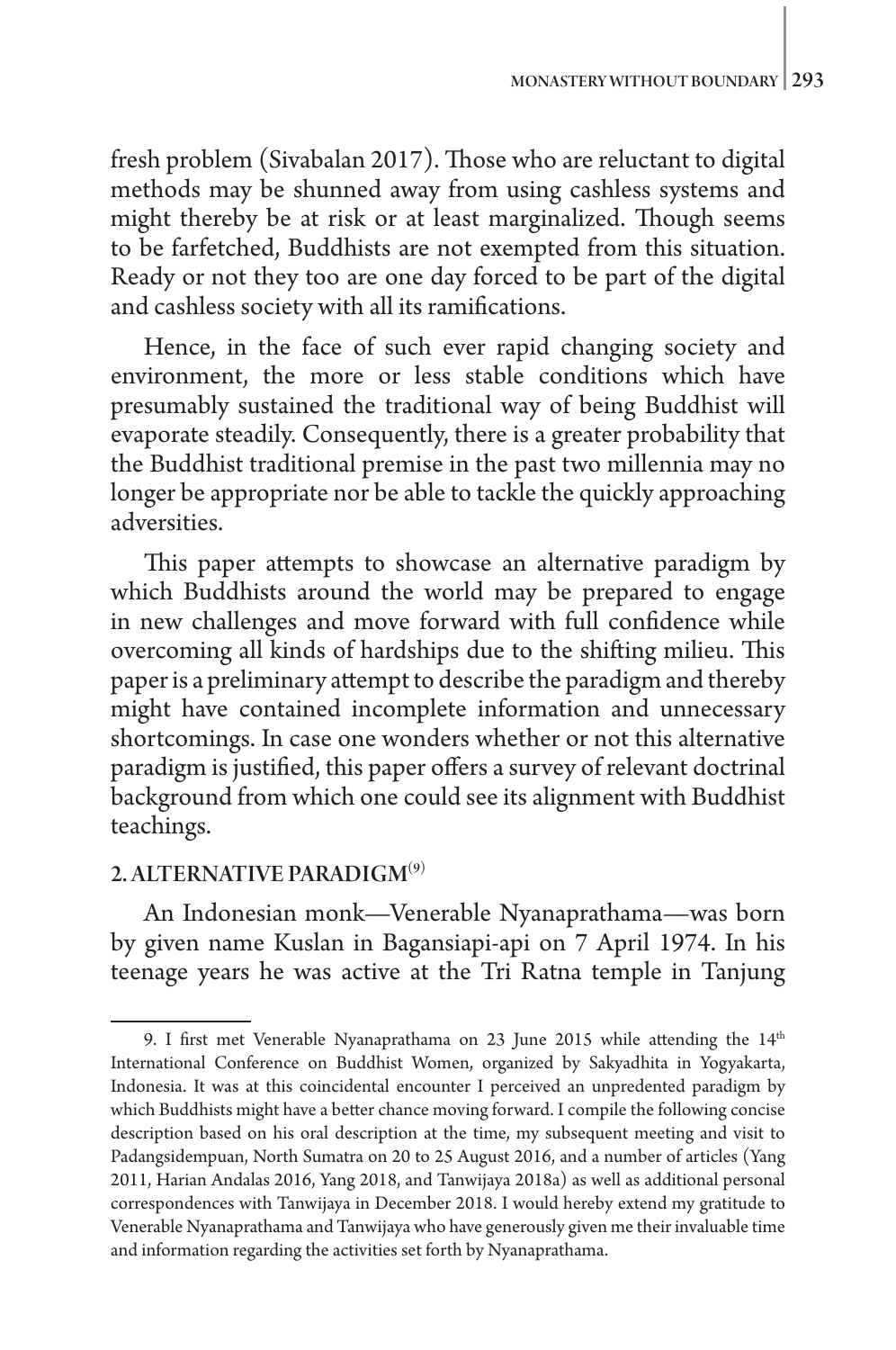Balai, North Sumatra. He became a novice following the lineage of Guanghuasi (廣化寺) on 6 April 1994 under the tutelage of Venerable Aryamaitri (释定盛). Under this lineage he thereby received the name Shi Xueyuan (释学源). More than a year later he undertook full ordination under the Chinese Mijiao (密教) lineage. He was ordained by Venerable Liaozhong (释了中) on 17 December 1995 at (now) the Hsuan Chuang University (玄奘大學), Hsinchu, Taiwan. For the range of his social and ecological engagements (which will be briefly explained below), Nyanaprathama received an award from the Indonesian Social Responsibility Institute (Lembaga Indonesia Social Responsibility) on 17 November 2014. His twenty years of monkhood was celebrated in Medan, North Sumatra, on 5 March 2016.

Nyanaprathama started his engagements with the usual social welfare activities in Medan, North Sumatra, Indonesia, in 1997. One day he met several Chinese girls and asked them why they did not go to school during school hours. The girls answered that because they were just girls, they do not have to read books. Their answer surprised him and wondered why they had such kind of opinion. He thought that behind a successful man there is usually a mother and a wife, and if women are not educated the society would have problems. This encounter has ever since motivated him to address education and other related social issues.

Nyanaprathama first established a scholarship program called Metta Jaya in 1997. It was followed by a free health-care clinic in 1999 and much later a dental clinic in 2007. In the meantime he was eventually able to establish a general education school named Bodhicitta in 1999. All of these have assisted many children and underprivileged families.

A major change in his activism began around the year 1998. While undergoing monk training in Taiwan, Nyanaprathama witnessed passionate activities by a number of environmental protection agencies. Back to Indonesia in 1998, Nyanaprathama involved in preventing the scooping of topsoil out of the area of Mount Sinabung in Tanah Karo, North Sumatra. In the same year, an Indonesian environmental protection organization invited five religious representatives to participate in an environmental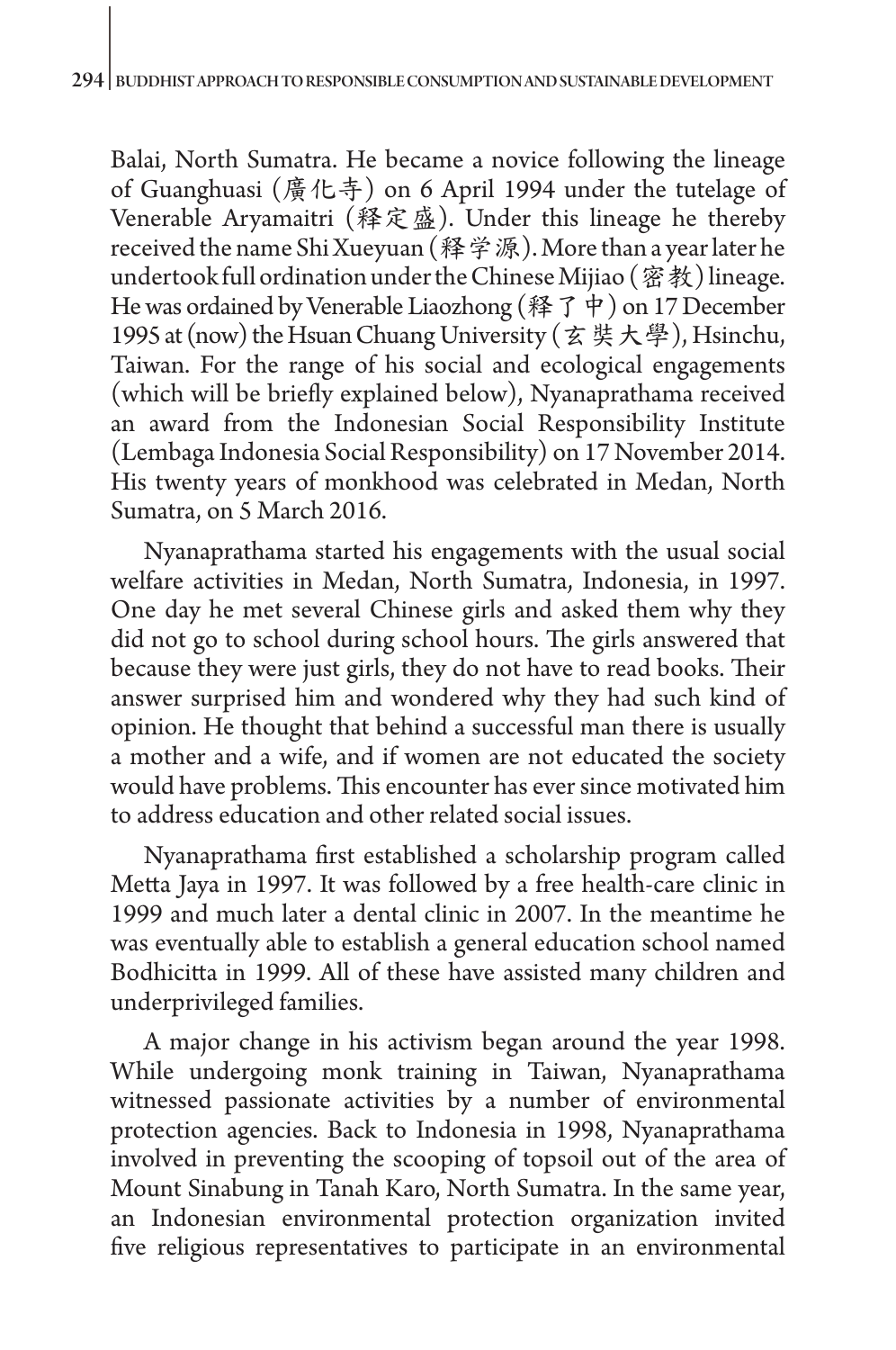conference. Nyanaprathama was a Buddhist representative and attended the meeting. The conference started with a suggestion that Chinese people were the enemy of environmental protection because they logged down Indonesian forests and therefore were to be driven away. Nyanaprathama stood up and said that the idea that the Chinese were destroying the forest was debatable. In 1970s to 1980s the government asked businessmen to develop forests. The businessmen who were not all Chinese took the opportunity to gain profit. This situation indicated that both sides—the government and the businessmen—benefited each other. Nyanaprathama continued that the actual participants in the deforestation were actually local residents, who were mostly indigenous people, who did not even understand environmental protection nor the consequence of deforestation. Therefore, instead of simply blaming the Chinese, the problem should be solved comprehensively. Meanwhile, in the ensuing years after attending an international conference on global water crises in Taiwan in 2003, Nyanaprathama did a vigorous effort to make Indonesia be the host for a pilot project for research on water crises. The effort was successful as Indonesia was nominated to be the country for such pilot project in 2006. The regency of Humbang Hasundutan in the Toba Lake region in North Sumatra was selected to be the area for research. The regent being the official government officer from the regency welcomed the designation and was invited to Taiwan to sign off the international collaborative work agreement.

All of these triggered and kept his enthusiasm in the field of environmental protection. All the while, Nyanaprathama was able to found the Indonesian Bodhicitta Mandala Assembly (Pesamuhan Bodhicitta Mandala Indonesia) in 2004. The assembly is to promote Buddha Dharma in all aspects of life, as he believes that helping living beings means helping all beings regardless of their attributes, status, or categories. The assembly gathers members of the Buddhist sangha and laypeople. It also strives to include activities in conservation of natural resources and in assisting indigenous people make the most of their resources against the pressure from global economy.

In the years 2005-2006 while being a sangha member assigned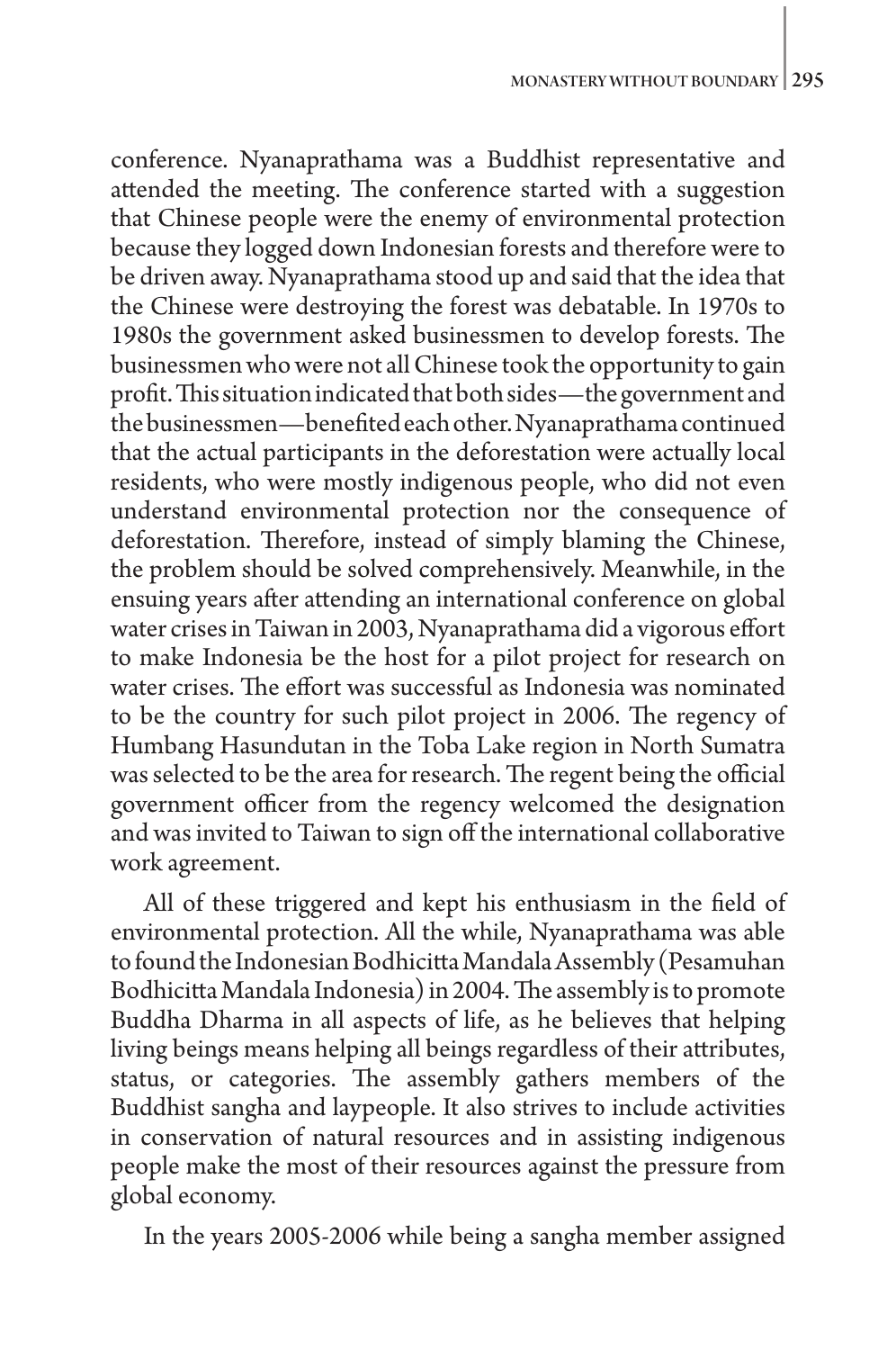to serve the Province of Nanggroe Aceh Darusallam in the northern end of Sumatra, Nyanaprathama observed how coffee farmers in the village Bener Meriah, at the foothill of Mount Burni Telong lacking the know-how on cultivating coffee plants as well as on processing coffee beans. This deficiency forced them to sell their beans at a very low price and thereby were not economically supportive to their own family. Nyanaprathama then studied not just coffee cultivation and processing but also other agroindustrial and forest products, including but not limited to patchouli and agarwood (*nilam* and *gaharu*). He imparted the skill to local farmers or entrepreneurs and let the government take over after the recipients ready to grow their business. Entrepreneurs, like Tabo and Tonggi Sipirok, are among those who received Nyanaprathama's assistance in their early stage of business.

Further change in his activism happened when Nyanaprathama started a conservation program to protect the rain forest in North Sumatra. Being a home to the third largest rain forest in the world, Indonesia is losing acres of rain forest each year due to extensive logging and global warming. After establishing Bodhicitta Mandala Conservation program in 2007, Nyanaprathama has been on a campaign to save a 6,000 hectare rainforest in Sandean, North Sumatra. Along with this program, Nyanaprathama initiated a tree bank which he called the "Movement of 1,111,111 Trees" (Gerakan 1.111.111 Pohon). Various parties donated trees to this bank from which trees were then distributed all over the region of North Sumatra.

Nyanaprathama believes that the country is losing 30 to 40 Sumatran tigers annually. Thus, these tigers may be extinct within 10 years. In this context, he started in 2012 the Barumun Nagari Wildlife Sanctuary covering an area around 40,000 hectares at North Padang Lawas, in South Tapanuli Regency, North Sumatra. The sanctuary is now a home to six endangered species animals known in Sumatra (Sumatran tigers, elephants, orangutans, hornbills, siamangs, and tapirs). This sanctuary also serves as an area for developing ecotourism and conserving the rainforest.

As such, the assembly that Nyanaprathama brought into being has generated an alternative paradigm. The ecological activities allow the monk and his sangha takes advantages of all resources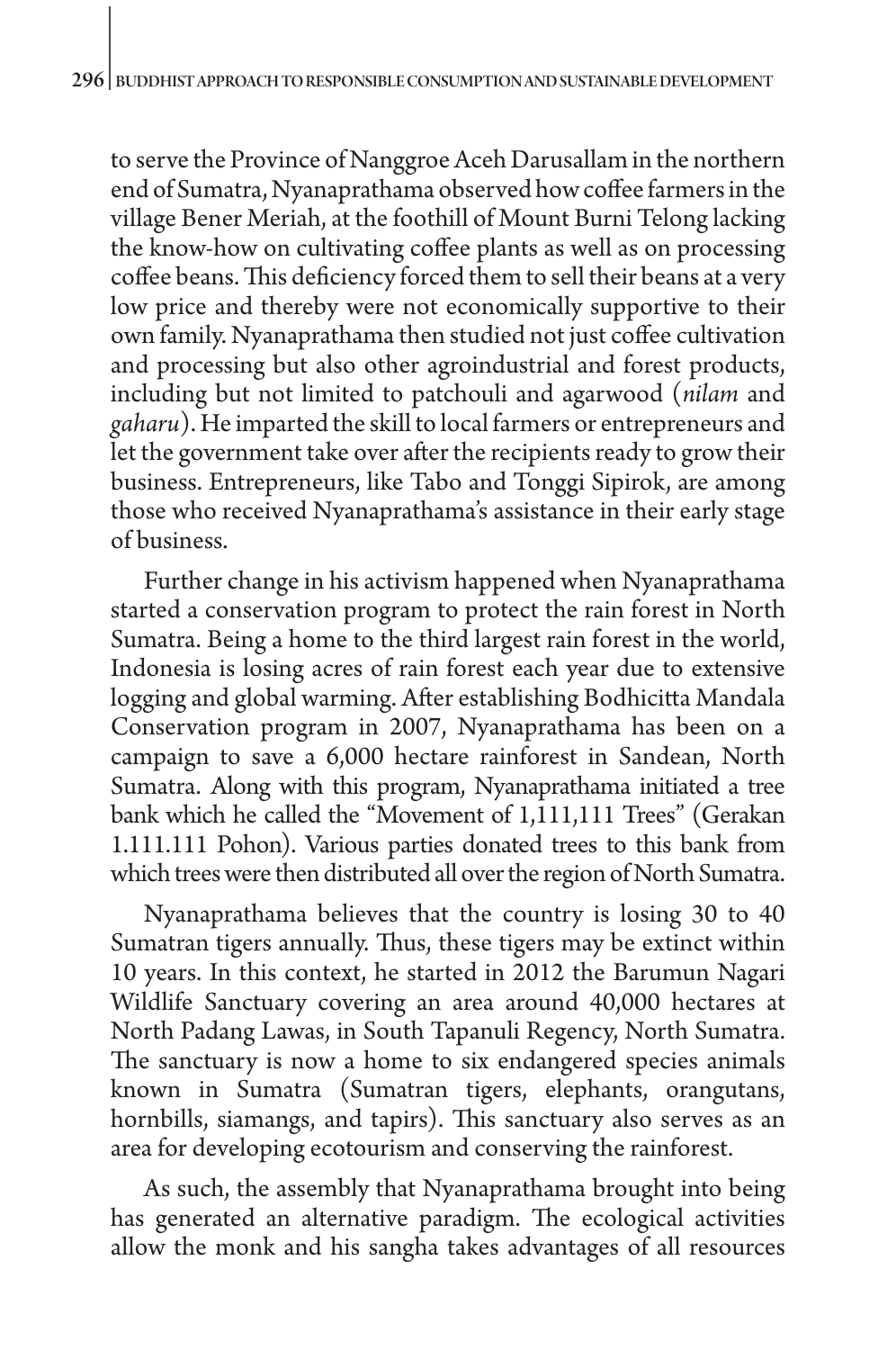available to them while working collaboratively with private as well as public (government) agencies for the benefit of preserving nature, educating, training, and developing the society at large regardless of their social, ethnic, or religious affiliations. His approach to exchanges with the sangha at large has not only produced a number of thriving undertakings briefly described above, but also has developed a community within as well as beyond the monastery wall as if it has no wall at all.

## 3. RELEVANT BUDDHIST BACKGROUND

In support of the alternative paradigm presented above, this section will first examine some causes for the struggle in justifying engaged Buddhism, and proceed with a presentation of a collection of Buddhist concepts or teachings supportive of social action.(10) As it will become clear below, these teachings are coherent with the emerging paradigm.

Rahul Sankrityayan published an article titled "Buddhist Dialectics" in January 1956 issue of the *New Age*, a political monthly of communist party of India (Sankrityayan 1956:42-48). This publication was written when Rahul reached his culminating years after his life-long participation in social action in India from which he was also imprisoned a number of times. It was also written after Rahul accomplished retrieving Buddhist Sanskrit manuscripts and studying their essential tenets and philosophy. Thus, though short, this essay is one additional proposition which deserves attention from Buddhist social activists. Not only does it contain a summary of Rahul's fundamental idea in social action movement, but it also an example of an early struggle in Buddhist activism.

Rahul's article was later published post humously in a collection of essays of similar thought in 1970 titled *Buddhism*: *The Marxist Approach*. (11) It was from this publication that most readers usually

<sup>10.</sup> In my ongoing study on engaged Buddhism I have written and presented fragmented results sporadically in a number of papers, such as Kandahjaya 2014, 2015, 2016, 2016, 2017a, 2017b, and 2018. This is my initial attempt to integrate them here.

<sup>11.</sup> In Sankrityayan *et al* 1970:1-8. In this collection, there are four other essays written by Debiprosad Chattopadhyaya, Y. Balaramamoorty, Ram Bilas Sharma, and Raj Anand showing different aspects of Marxist approach.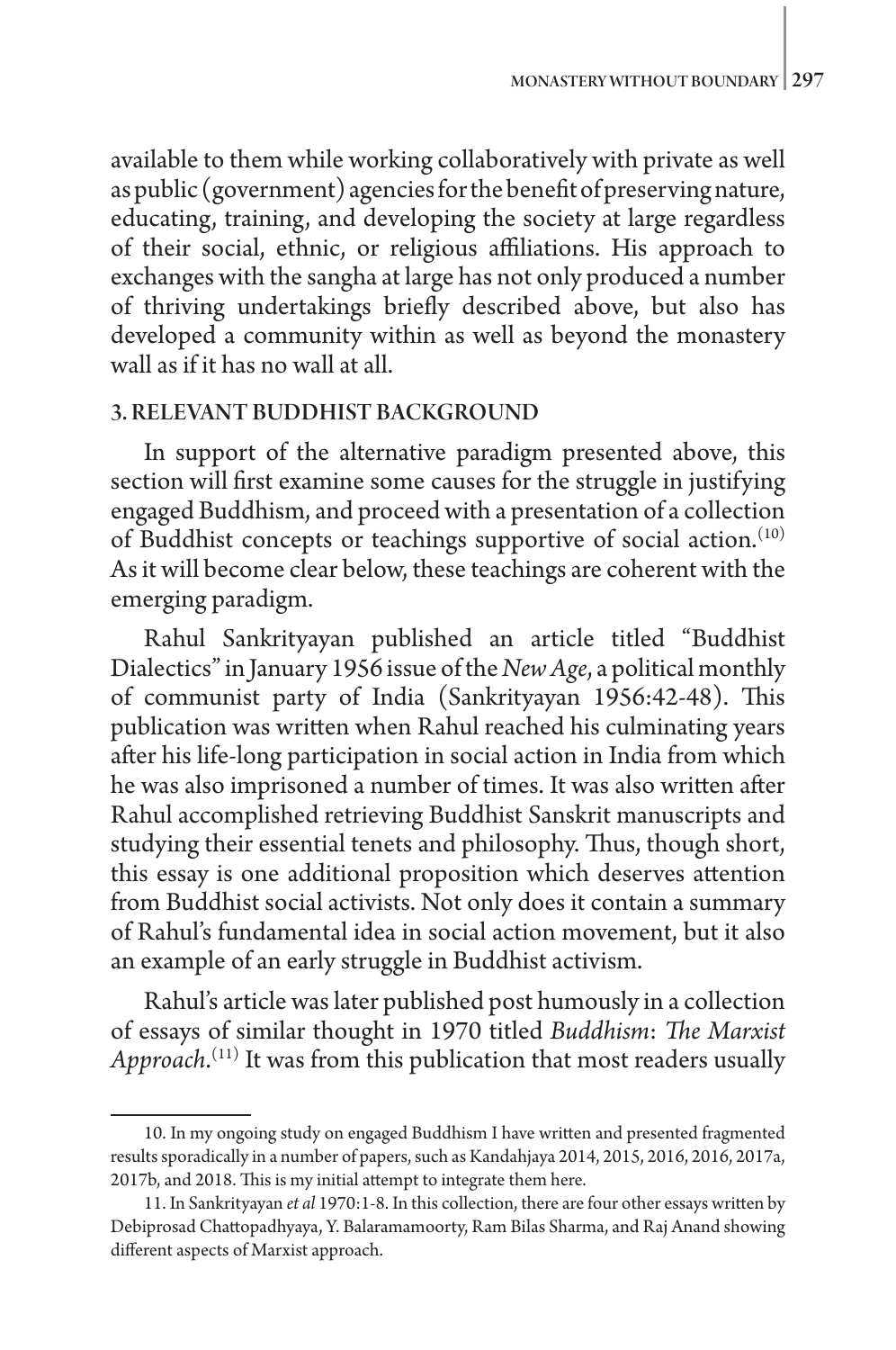know about Rahul's essay. Though, perhaps unknown to Rahul himself, $(12)$  it is interesting to note that Rahul's 1956 publication received a particular attention from the Chinese communist party who published its Chinese translation in 1957.<sup>(13)</sup> Then it was from this Chinese translation that a Chinese monk, Jinhui 晉惠, in 1960 cited Rahul's opinion to support the idea that Buddhism was atheistic and thereby did not contradict the Chinese Communist party policy nor the establishment of Chinese government's official religions.<sup>(14)</sup>

Rahul's *Buddhist Dialectics* offers us a number of important observations critical for understanding the background of Buddhism and Buddhist praxis of our era. First, Rahul observes that Buddhist commune economic communism could not continue for long (Sankrityayan *et al* 1970:2). Perhaps, seeing this Buddhist socio-economic failure, Rahul was looking for a new basis to support Buddhism into the future. Hence, Rahul evokes another observation. As cited by Jinhui, Rahul starts with an assertion that Buddhism is atheistic and likely scientific,  $(15)$  and from there on the basis of his reading of Dharmakīrti's<sup>(16)</sup> comes to Hegelian as opposed to Marxist dialectical materialism as a way to tackle Buddhist social economic issues. Probably it was from this line of thinking that he titled his essay Buddhist dialectis.

While Rahul's observation on Buddhist commune economic communism is justifiable, his assertion on atheistic and scientific attributes of Buddhism are debatable. In the early period of Buddhist studies—within which Rahul was in—such attributes including being rational and not dogmatic were prevailing.<sup>(17)</sup>

16. Sankrityayan quotes Dharmakīrti at least three times (Sankrityayan *et al* 1970:6-8).

17. During the period, reason is often considered the utmost excellent property as opposed to faith or particularly dogmatic faith. Along this line, we had, for instance, the first edition of

<sup>12.</sup> I got this perception from a personal conversation with daughter of Rahul, Jaya Sankrityayan, on 16 March 2018, during a conference commemorating Rahul's life accomplishment.

<sup>13.</sup> The Chinese translation was in the journal *Xuexi yicong* 學習譯叢 3 (1957):11-15.

<sup>14.</sup> Pacey 2017:5. Jinhui published his article titled '*Fodian zhong* "*wushenlun*" *sixiang*'佛 典中「無神論」思想' in *Xiandai Foxue* 現代佛學 5 (1960): 25–27.

<sup>15.</sup> The essay starts with "In Buddhism there is no place for god (creator of the universe) or for a revealed book" (Sankrityayan *et al* 1970:1). On page 6-7, Rahul defines reality according to Buddhist thinkers being: "that which is capable of objective action." And then "...only the objective action or experiment is the touchstone of reality…The entire progress of science is based on this principle—that we accept object as our guide."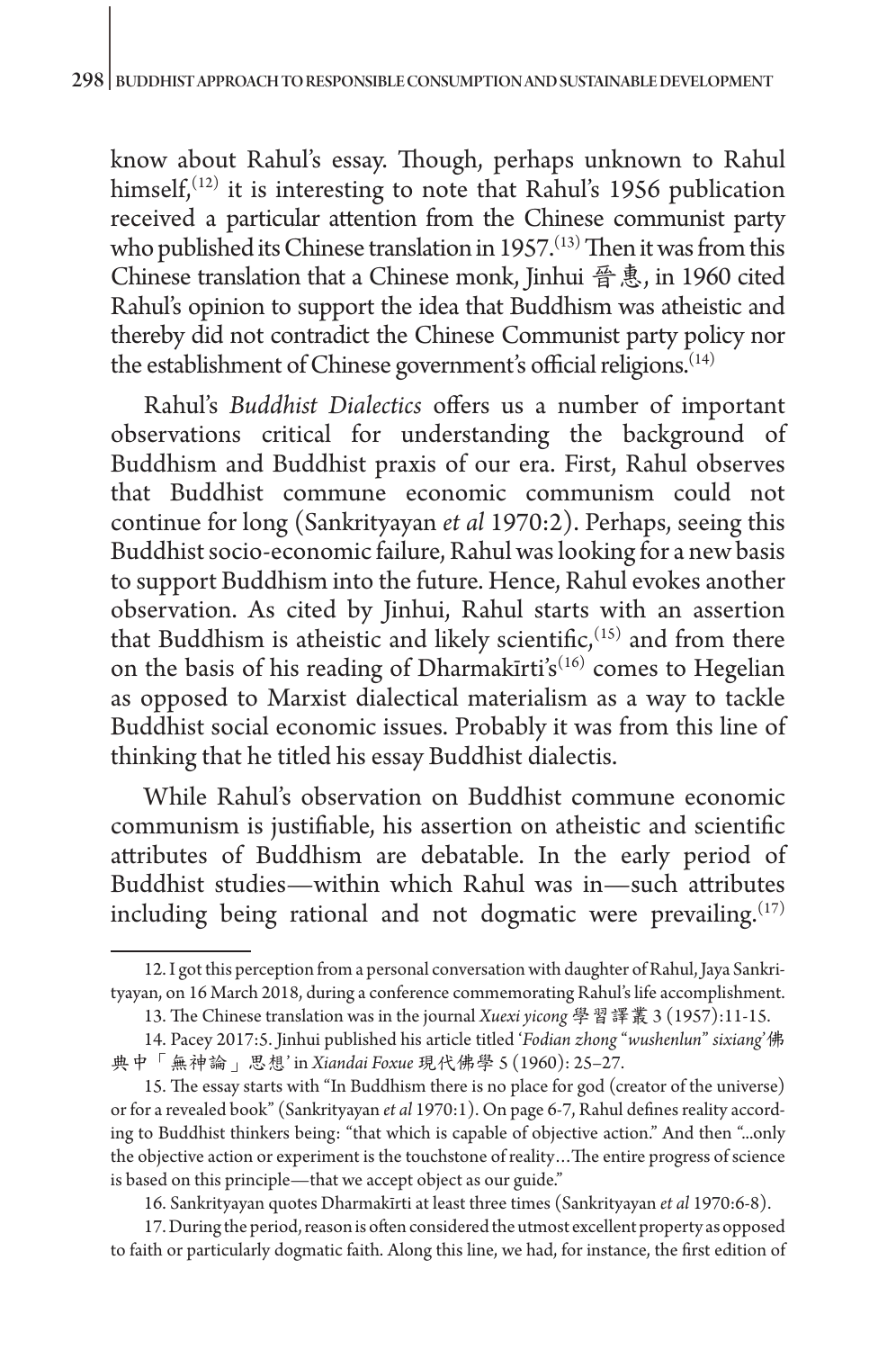Sir Edwin Arnold was among the early proponents of such view (Wright 1957:171). Anagārika Dharmapāla met with Arnold in London in August 1893 before attending and delivering his address at the Parliament of Religions, Chicago, on 18 September 1893. In this address Dharmapāla mentioned the *Kalama Sutta* (Guruge 1965:9) and was likely the first to popularize it. The *Kalama Sutta* has ever since become the most quoted teaching of Buddha to demonstrate the scientific property of Buddhism. It was an open possibility that Rahul being the inheritor of Dharmapāla's spirit of engaged Buddhism was also initiated into that attributive property of Buddhism. Although, today, as demonstrated by Bhikkhu Bodhi (1998), such a view especially when the *Kalama Sutta* is taken as the support is actually unjustifiable.

On atheistic Buddhism, Heinz Bechert (1981:13) reveals that this atheistic attribute became problematic for Indonesian Buddhists who in the period right after the failed communist coup in 1965 had to prove to the government of Indonesia that Buddhism is theistic and in agreement with the Indonesian state principle of Divinity. In contrast to many Buddhist scholars' opinion and as has already been shown by Helmuth von Glasenapp (1966:89), an 8th century Sanskrit-Old Javanese Buddhist text titled the *Saṅ Hyaṅ Kamahāyānikan* (hereafter SHK) records a Buddhist doctrine which has pronouncedly monistic trend. It has also been made evident that this text is validly related to early cycle of the Guhyasamāja family of texts as well as to the lineage of Dignāga.<sup>(18)</sup>

18. For the examination of the SHK, see Kandahjaya 2016.

George Grimm's book written in German titled *Die Lehre des Buddha*: *die Religion der Vernunft* published in 1915 (later translated into English titled *The Doctrine of the Buddha*: *The Religion of Reason* published in 1920), which from its title strongly shows rationalistic leaning and as we read inside—atheistic inclination. Related to this trend, McMahan (2008:3-14) shows how the Protestant Reformation, the scientific revolution, European Enlightenment, and Romanticism all influenced Buddhism when it initially emerged and spread throughout the world. See also Lopez Jr., *ed*. (1995). And, prior to these, Gananath Obeyesekere coined the term 'Protestant Buddhism' to denote the development of Buddhism in Sri Lanka which had already been influenced by Western culture and Christianity. The term was published initially in his article (1970:43-63), then republished in Smith, *ed*. (1972:58-78), and discussed furthermore in Gombrich and Obeyesekere (1988:202-240). See also Prothero (Summer 1995:281-302). On page 296, Prothero described Olcott as 'The most Protestant of all early Protestant Buddhists.'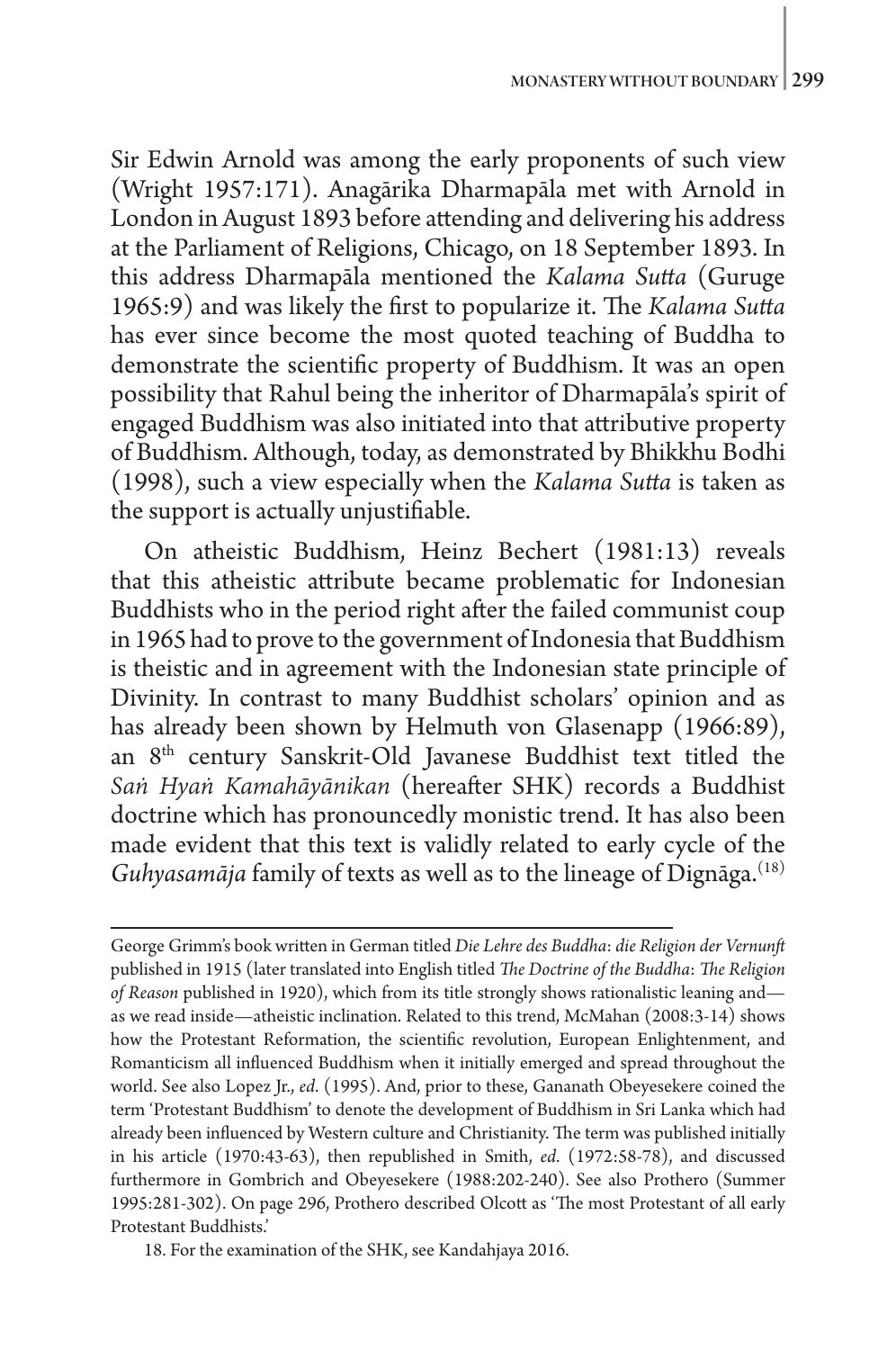The SHK is likely the earliest scripture which records the term Ādi Buddha and its connotation here is in line with the concept of Ādi Buddha in the Kālacakra system. Then, it was from this breed of Buddhism that Javanese Buddhists built Borobudur, the most magnificent Buddhist temple in the world, and in the 14<sup>th</sup> century a Javanese Buddhist scholar, Mpu Tantular, composed a *kāvya* work titled the *Kakawin Sutasoma*. An old Javanese phrase *bhinneka tunggal ika* (meaning: distinct yet one) in a verse from this work becomes the Indonesian state motto. Thus, from this inspection it is clear that the assertion of Buddhism being atheistic is also not fully defensible.

In the SHK, besides being theistic, the doctrine shows a set of procedures for attaining the perfect enlightenment which is quite unlike the one commonly ascribed to the Mahāyāna or Theravāda traditions known today. For instance, when the SHK calls ten *pāramitā*s (*daśa pāramitā*)—being the perfection path (*paramamārga*)—it comprises the six *pāramitā*s (*ṣaṭ pāramitā*) and the four *brahmavihāra*s or *pāramitā*s (*catur pāramitā*). Although, while the SHK procedure differs to those commonly recognized today, it is on the other hand consistent with the procedure prescribed in older authoritative Buddhist scriptures, some of which are less known today or even are no longer in use, such as the *Akṣayamatisūtra*, the *Ratnameghasūtra*, or the *The Brahmā's Net Sutra* (T. 1484 *Fanwang jing* 梵網經).(19) In other words, the inclusion of the four *brahmavihāra*s into the SHK procedure for attaining the enlightenment is an ancient procedure clearly advocated by older Buddhist texts but which is hardly known in todays received traditions.

By contrast, we know that by around the  $5<sup>th</sup>$  century Bhadantācariya Buddhagosha devoted one whole chapter on the *brahmavihāra*s while compiling his *Visuddhimagga*. In this commentary, Buddhagosha explains that practicing the *brahmavihāra*s could only lead one to the brahma-worlds, although

<sup>19.</sup> For the *Akṣayamatinirdeśasūtra*, see Braarvig 1993. I met Bhikṣuṇī Vinītā Tseng during the Buddhist Studies Workshop, LMU (Ludwig Maximilian Universität), München, on June  $15<sup>th</sup> - 16<sup>th</sup>$ , 2018. She said that she is in possession and in the process of editing a Sanskrit copy of the *Ratnameghasūtra*. The procedure is in the first fascicle of *The Brahmā's Net Sutra*, see Muller and Tanaka 2017, which prior to this publication is hardly known.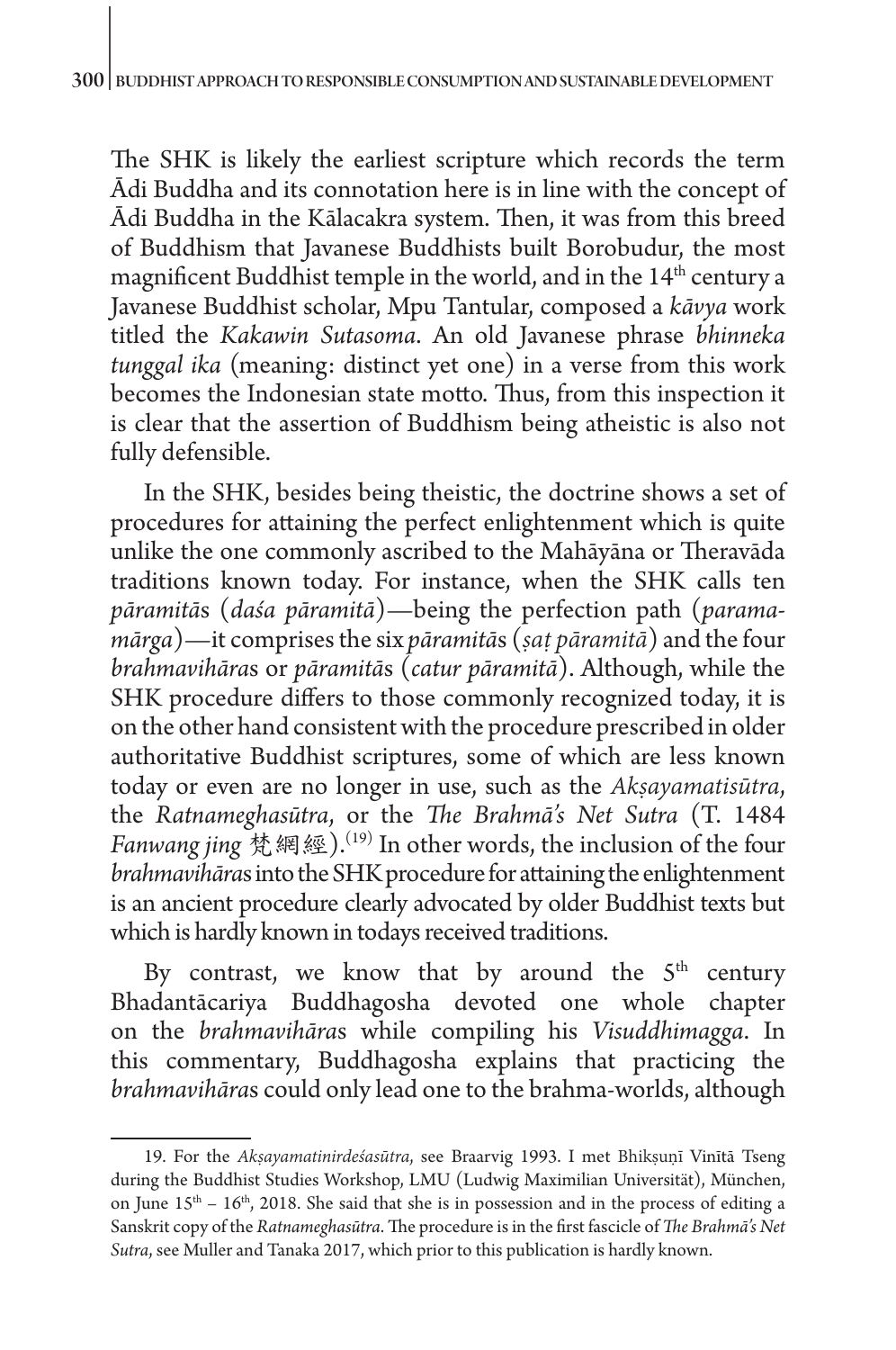at his final paragraph of this chapter he seems to suggest otherwise that the practice could lead one to perfection. Reading it this way, it is a controversial proposition. Richard Gombrich has taken the task to clarify the cause for such discrepancy (Gombrich 2009:75-91), but unfortunately most in the Theravāda tradition has usually taken the first part of Buddhagosha's commentary and ignored the final paragraph and thereby dismissing the controversial proposition.<sup>(20)</sup>

The practice on *brahmavihāra*s as suggested by Buddhagosha and as generally uphold in the Theravāda tradition is likely the reason why to some extent the four *brahmavihāra*s have been construed merely as the subjects of meditation (*kammaṭṭhāna*). While quite the reverse, if we follow the instructions written in the older Buddhist texts, the practice on *brahmavihāra*s could actually be the source for one's actions toward other beings. For example, here is the meaning of loving kindness (P. *mettā*, Skt. *maitrī*, OJ. *metri* or *metrī*) in the SHK which parallels to the same in the *Akṣayamatisūtra*.

> The so-called *metri* is: the nature of performing meritorious action for the welfare of others (*parahitakākṛtva*), the state (*ākāra*) of *jñāna* of Saṅ Satva Viśeṣa. The so-called Saṅ Satva Viśeṣa: diligently does one's best in *ṣaṭ pāramitā* and *catur pāramitā*, he is the so-called Satva Viśeṣa. The state of his *jñāna* is working for the well-being of others. The so-called others (*para*) is: all beings (*sarbva satva*), low, middle, or high (*kaniṣṭamadhyamottama*), this loving kindness (*sih*) towards others without expectation of reward (*tan phalāpekṣa*) is the so-called *metrī*. (21)

This kind of interpretation - we may exceptionally note here - in

<sup>20.</sup> For instance, Nyanaponika (2008:7) concludes that: "The meditations on love, compassion, and sympathetic joy can each produce the attainment of the first three absorptions, while the meditation on equanimity will lead to the fourth only, in which equanimity is the most significant factor."

<sup>21.</sup> The commentary in the SHK in Old Javanese is as follows: "*Metri ṅaranya: parahitakākṛtva, ākāra niṅ jñāna saṅ Satva Viśeṣa. Saṅ Satva Viśeṣa ṅaranya: tumakitaki ṣaṭ pāramitā mvaṅ catur pāramitā, sira ta Satva Viśeṣa ṅaran ira. Ākāra niṅ jñāna nira gumave hayva niṅ para. Para ṅaranya: sarbva satva, kaniṣṭamadhyamottama, ikaṅ sih riṅ para tan phalāpekṣa, ya metrī ṅaranya*."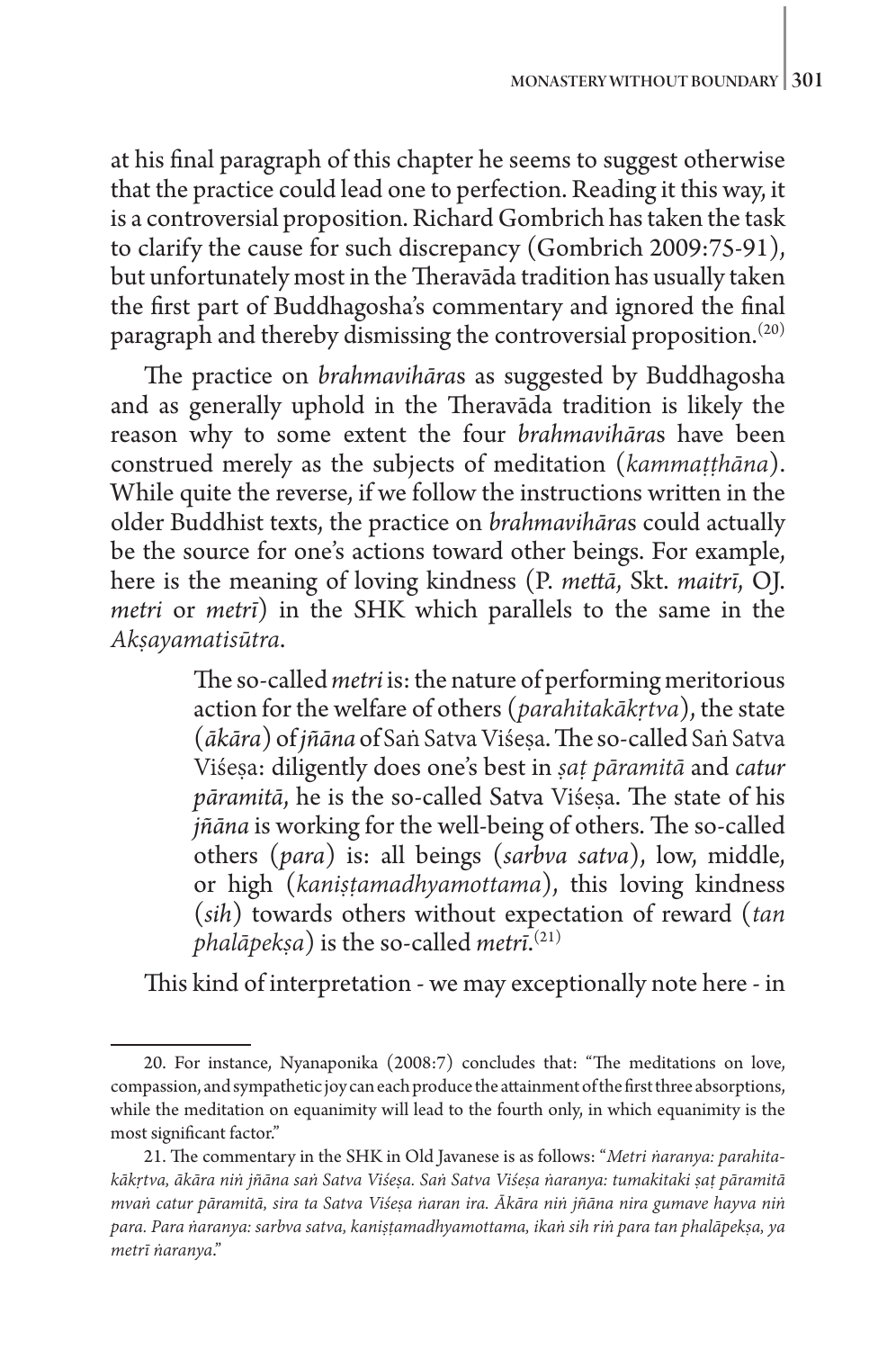fact occurs in the Sarvodaya movement where the *brahmavihāra*s have been taken contrarily as guidelines for social action.<sup> $(22)$ </sup>

It is also in the course of one's actions toward other beings that other beings mean all living beings regardless of all categories which may be attached to them. Those beings are not solely Buddhists, and are not even solely human beings. To this end, this concept is in compliance with Buddha's exhortation to his first 60 disciples to disseminate his teachings for the good of the many, which clearly implicates not merely Buddhists (per historical narrative there were no other Buddhists besides those 61) nor human beings. This exhortation too points to the fact that the teachings carried by the first 60 disciples could not be exactly the same as those codified in the commonly acknowledged Tripiṭaka today. And, even codified teachings during the first council cannot be considered complete because there was at least one incidence right after the first council suggesting that the compilation was not accepted by Purāṇa, the leader of a group of at least five hundred monks, who would only bear in his mind and practice the teaching that he heard directly from the Buddha Śākyamuni himself.<sup>(23)</sup>

Further implication of this fact directs us to acknowledge that Buddha's teachings cannot really be limited to just the received canonized Tripiṭaka. This understanding is corresponding to

<sup>22.</sup> Queen and King 1996:126-127. Sulak Sivaraksa echoes similar view, see Queen and King 1996:219-221. Jones (2003:105) suggests that the *brahmavih*ā*ra* meditation is a practice directly related to social activism. However, here it is clear that the suggestion is merely related to meditation practice and not to physical action. Thus far, I have not been able to find references from the Theravāda tradition which point the notion of *brahmavih*ā*ra* to physical action.

<sup>23.</sup> In the Pali Canon of the *Chaṭṭha Saṅgāyana Tipiṭaka*, in the *Cūḷavagga* of the *Vinayapiṭaka*: "*Tena kho pana samayena āyasmā purāṇo dakkhiṇāgirismiṃ cārikaṃ carati mahatā bhikkhusaṅghena saddhiṃ pañcamattehi bhikkhusatehi. Atha kho āyasmā purāṇo therehi bhikkhūhi dhamme ca vinaye ca saṅgīte dakkhiṇāgirismiṃ yathābhirantaṃ viharitvā yena rājagahaṃ yena veḷuvanaṃ kalandakanivāpo yena therā bhikkhū tenupasaṅkami, upasaṅkamitvā therehi bhikkhūhi saddhiṃ paṭisammoditvā ekamantaṃ nisīdi. Ekamantaṃ nisinnaṃ kho āyasmantaṃ purāṇaṃ therā bhikkhū etadavocuṃ* – '*therehi, āvuso purāṇa, dhammo ca vinayo ca saṅgīto. Upehi taṃ saṅgīti'nti. 'Susaṅgītāvuso, therehi dhammo ca vinayo ca. Apica yatheva mayā bhagavato sammukhā sutaṃ, sammukhā paṭiggahitaṃ, tathevāhaṃ dhāressāmī'ti.*" Oldenberg 1880. English translations: Rhys Davids and Oldenberg, *The Mahāvagga* 1881- 1900:380-381. Horner 1997:401-402.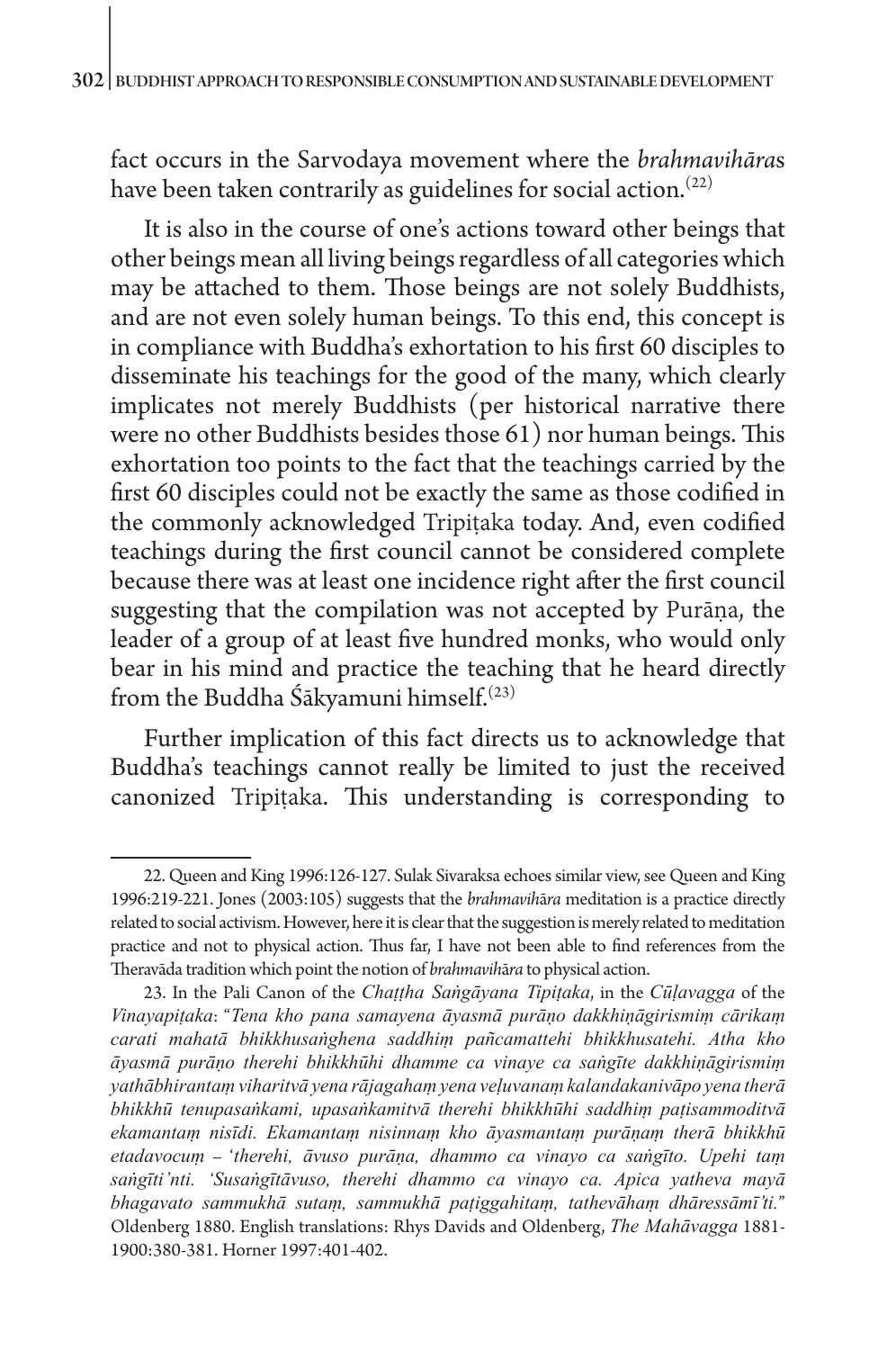a phrase we have constantly heard from within the Buddhist tradition that there are 84,000 kinds of teachings (*dharmaskandha*) or 84,000 dharma doors (*dharmamukha*, *dharmadvāra*, or *dharmaparyāya*), or even universal door to teachings of Buddha (*samantamukha*). The universality of the teachings of Buddha is indeed maintained and exposed in the chapter of the *Samantamukha* (*samantamukhaparivarta*) of the *Saddharmapuṇḍarīkasūtra*.

Similar in essence to the *Saddharmapuṇḍarīkasūtra* is the *Gaṇḍavyūhasūtra*. While extolling the protagonist Sudhana who studies all knowledge and practices in order to attain the highest Buddhahood, the *Gaṇḍavyūhasūtra* advocates a variety of sources for achieving enlightenment. Teachers of Sudhana, called the *kalyāṇamitra*s, are fifty two in number and come from all walks of life. This group of *kalyāṇamitra*s consists of members of different spiritual schools known at that time, and includes boys and girls, merchants, ascetics, monks, bodhisattvas, up to *brāhmaṇa*s (Jayoṣmāyatana and Śivarāgra), a *bhāgavatī* (Vasumitrā), and a *deva* (Mahādeva). At Borobudur, Mahādeva is depicted as Śiva Mahādeva. Then, in this group, about forty percent of these *kalyāṇamitra*s can be identified as female. The diversity of *kalyāṇamitra*s in the *Gaṇḍavyūhasūtra* emphasizes the idea that perfect enlightenment can be attained by all via many paths and that this kind of enlightenment does not belong exclusively to just one spiritual school.

The *Gaṇḍavyūhasūtra* also reminds us about Sudhana's meeting with one of his teachers, Indriyeśvara, whose teaching confirms that secular sciences—as we call them now—were not considered a separate domain outside the boundaries of religious or spiritual path. Instead, secular sciences were considered part of religious practice and doors to the highest spiritual enlightenment. As such, the meeting of Sudhana with Indriyeśvara, the *samantamukhaparivarta*, the *pāramitā*s as well as Buddha's exhortation to the first 60 monks are probably the most relevant discourses which expound Buddhist teaching in support of all kinds of social Buddhist engagement activities in all sorts of fields beyond the customary monastic boundaries.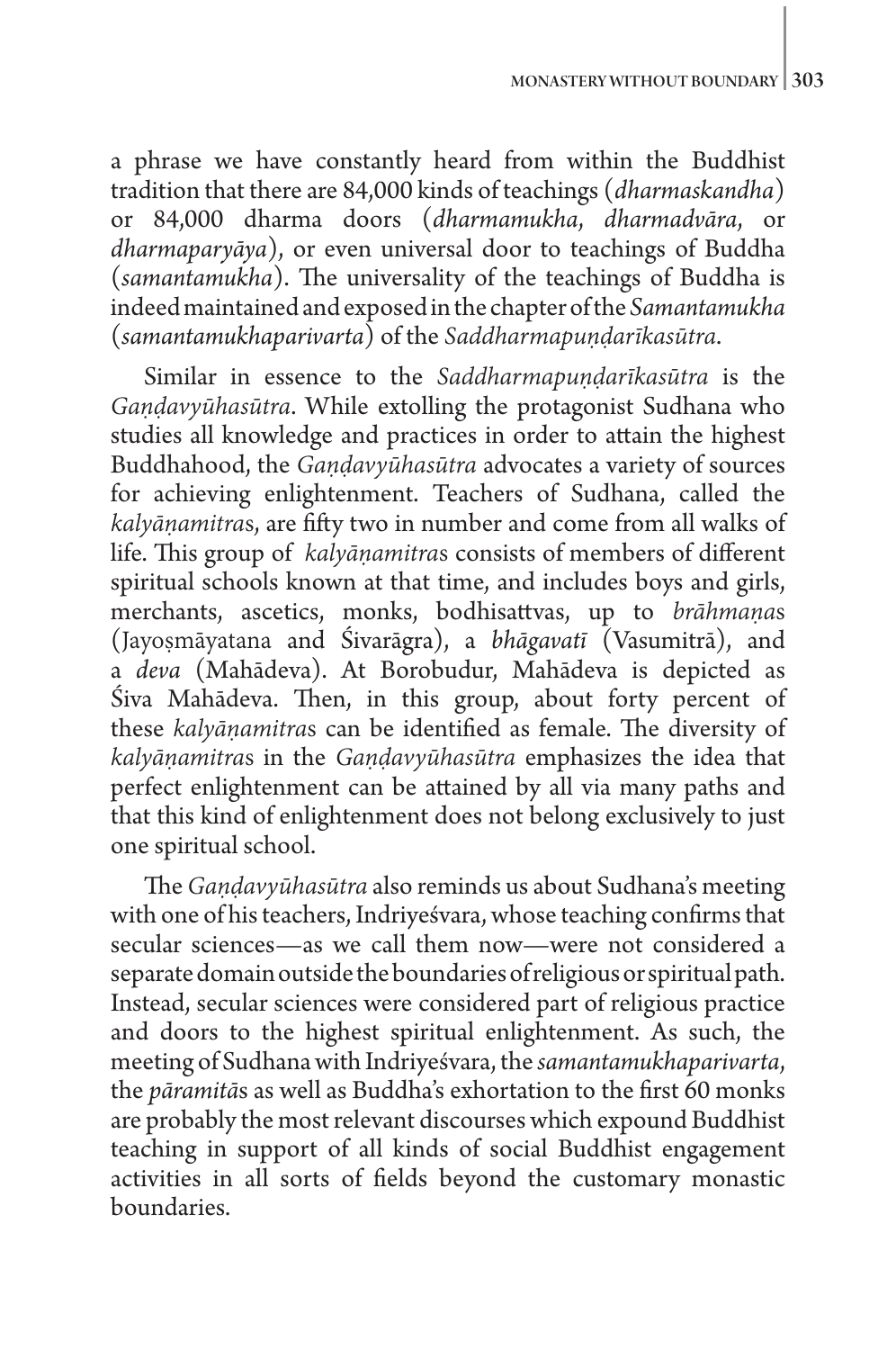## Bibliography

- Anonymous. "Mahasthavira Nyanaprathama Masuki 20 Tahun Masa Kebiksuan" in Harian Andalas, 26 February 2016.
- Bechert, Heinz. "The Buddhayana of Indonesia: A Syncretistic Form of Theravada," *Journal of the Pali Text Society* 9 (1981):10-21.
- Bodhi, Bhikhu. "A Look at the Kalama Sutta" in *Buddhist Publication Society Newsletter* 9 (Spring 1988):1-3.
- Braarvig, Jens. *Akṣayamatinirdeśasūtra*. Vol. 2. Oslo: Solum Forlag, 1993.
- Chudal, Alaka Atreya. *A Freethinking Cultural Nationalis: A Life History of Rahul Sankrityayan*. New Delhi: Oxford University Press, 2016.
- Doyle, Tara N. ""Liberate the Mahabodhi Temple!"" in Steven Heine and Charles S. Prebish, ed., Buddhism in the Modern World: Adaptations of an Ancient Tradition (Oxford: Oxford University Press, 2003):249-280.
- Goodell, Eric, "Taixu's Youth and Years of Romantic Idealism, 1890-1914" in *Chung-Hwa Buddhist Journal* 21 (2008):77-121.
- Guruge, Ananda. *Return to Righteousness: A Collection of Speeches, Essays and Letters of the Anagarika Dharmapala*. Ministry of Education and Cultural Affairs, Ceylon: The Anagarika Dharmapala Birth Centenary Committee, 1965.
- Gombrich, Richard. *What the Buddha Thought*. London: Equinox, 2009.
- Gombrich, Richard and Gananath Obeyesekere. *Buddhism Transformed: Religious Change in Sri Lanka*. Princeton, NJ: Princeton University Press, 1988.
- Grimm, George. *The Doctrine of the Buddha: The Religion of Reason*. Leipzig: Offizin W. Drugulin, 1926.
- Heine, Steven and Charles S. Prebish, ed. *Buddhism in the Modern World: Adaptations of an Ancient Tradition*. Oxford: Oxford University Press, 2003.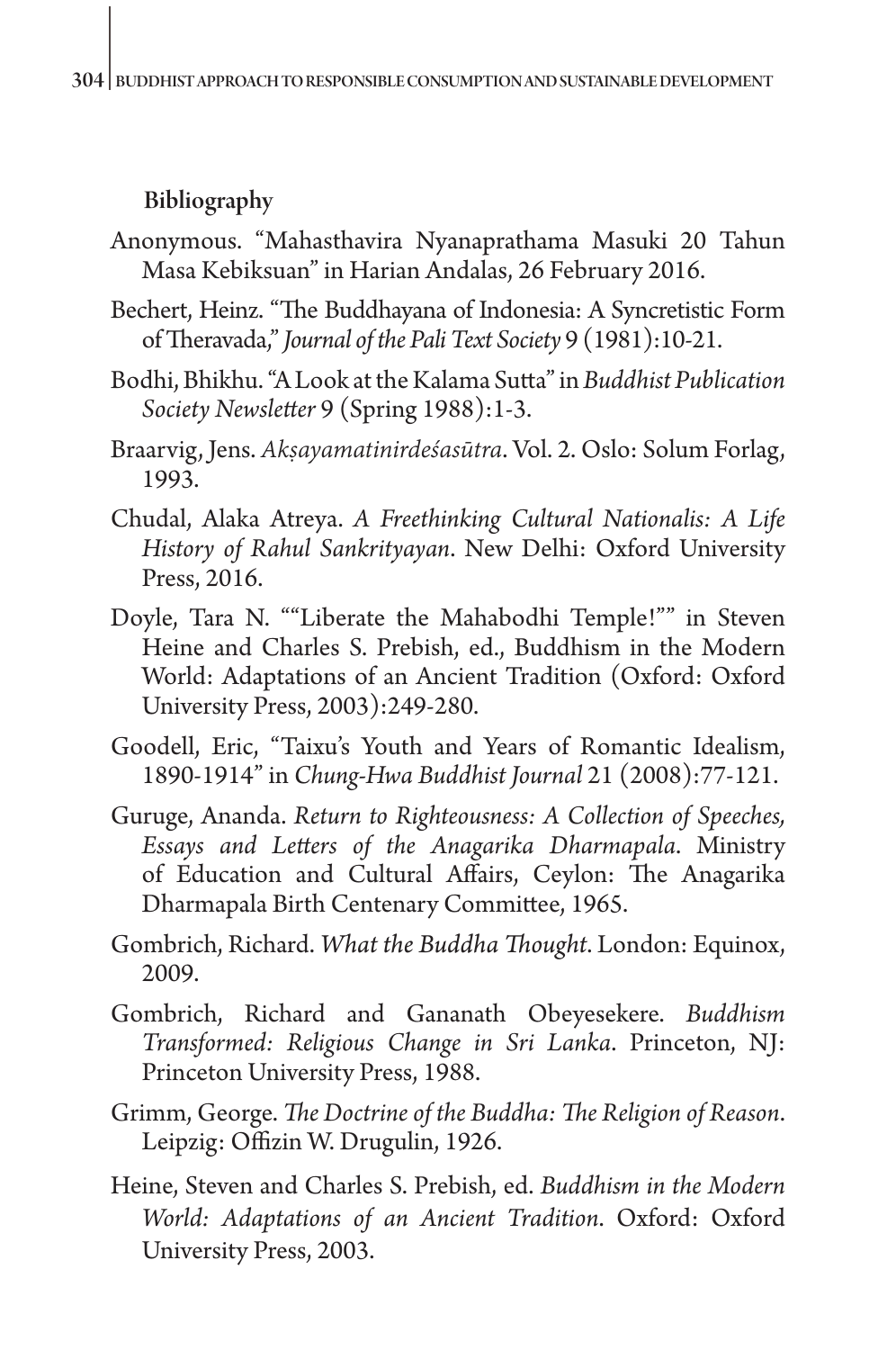- Horner, I. B., tr. *The Book of the Discipline (Vinaya-Piṭaka)*, Vol. 4 Mahāvagga. Oxford: The Pali Text Society, 1997.
- Jones, Ken. *The New Social Face of Buddhism: A Call to Action*. Boston: Wisdom Publication, 2003.
- Kandahjaya, Hudaya. "*Viable Buddhist Contribution to Universal Learning for Global Development*." In Thich, Nhat Tu and Thich Duc Thien, eds., The Importance of Promoting Buddhist Education (Phu Nhuan, Vietnam: Vietnam Buddhist University Publications, 2014): 25-53.
- ------. "*Negotiating Buddhist Priorities for Education*." In Phrama Somboon Vuddhikaro, eds., Buddhism and World Crisis (Ayutthaya, Thailand: Mahachulalongkornraja-vidyalaya, 2015): 302-309.
- ------. "*Challenges and Offers from Indonesian Buddhism*." Paper presented at the 8<sup>th</sup> International Lay Buddhist Forum, 2016, in Padang Sidempuan, Indonesia.
- ------. "*Saṅ Hyaṅ Kamahāyānikan, Borobudur, and the Origins of Esoteric Buddhism in Indonesia*" in Andrea Acri, ed., Esoteric Buddhism in Mediaeval Maritime Asia (Singapore: ISEAS, 2016):67-112.
- ------. "*Buddhism and Economy: How we get here and what next*." Paper presented at the conference on Buddhism and Business, Market and Merit: Intersections between Buddhism and Economics Past and Present, May 19-21, 2017a.
- ------. "*A Javanese Perspective on Self-Benefit and Benefit for Others*" Paper presented at the 18<sup>th</sup> Biennial Meeting of the IASBS, Mushashino University, Tokyo, June 30 - July 2, 2017b.
- ------. "*Revisiting the Buddhist Dialectics of Rahul Sankrityayan*." Paper presented at the International Conference on Rahul Sankrityayan (1893-1963): Maha Pandit in the Land of Snow from  $14<sup>th</sup>$  to  $16<sup>th</sup>$  March 2018.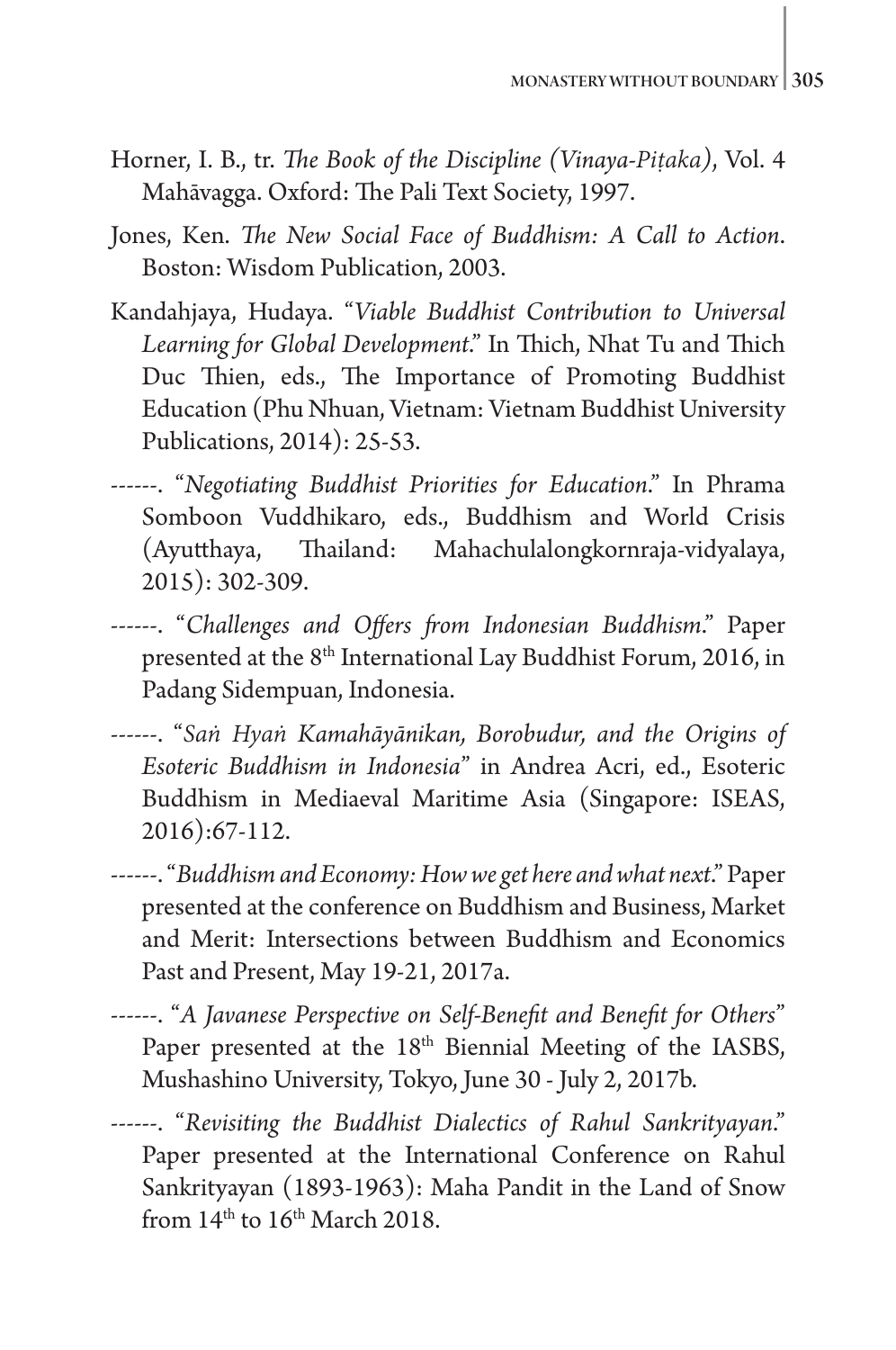- King, Sallie B. Being Benevolence: *The Social Ethics of Engaged Buddhism*. Honolulu: University of Hawai'I Press, 2005.
- ------. *Socially Engaged Buddhism*. Honolulu: University of Hawai'I Press, 2009.
- Lopez Jr., Donald S., ed. *Curators of the Buddha: the Study of Buddhism under Colonialism*. Chicago: The University of Chicago Press, 1995.
- McMahan, David L. *The Making of Buddhist Modernism*. Oxford: Oxford University Press, 2008.
- Mungekar, B. L., ed. *Buddhism and the 21st Century*. Nalanda: Nava Nalanda Mahavihara, 2009.
- Myers, N. *The Primary Source: Tropical Forests and Our Future*. 2nd ed. New York: W. W. Norton & Company, 1992.
- Muller, A. Charles and Kenneth K. Tanaka. *The Brahmā's Net Sutra*. Moraga, CA: BDK America, 2017.
- Neusner, Jacob and Bruce D. Chilton, eds. *Altruism in World Religions*. Washington, D.C.: Georgetown University Press, 2005.
- Nyanaponika. *The Four Sublime States: Contemplations on Love, Compassion, Sympathetic Joy, and Equanimity*. The Wheel Publication No. 6. Kandy: BPS Online Edition, 2008.
- Obeyesekere, Gananath. "*Religious Symbolism and Political Change in Ceylon*." Modern Ceylon Studies 1, no. 1 (1970): 43-63.
- Oldenberg, H., ed. *The Vinaya Piṭakaṃ*. Vol. 2. London: Williams and Norgate, 1879-1880.
- Pacey, Scott. "ʻ*Aspiring to Enlightenment': Buddhism and Atheism in 1980s China*" in East Asian History 41 (2017):3-14.
- Pittman, Don A. *Toward a Modern Chinese Buddhism: Taixu's Reforms*. Honolulu: University of Hawaii Press, 2001.
- Prothero, Stephen. "Henry Steel Olcott and "Protestant Buddhism."" *Journal of the American Academy of Religion* 63:2 (Summer 1995):281-302.
- Queen, Christopher, et al, eds. *Action Dharma: New Studies in Engaged Buddhism*. London: RoutledgeCurzon, 2003.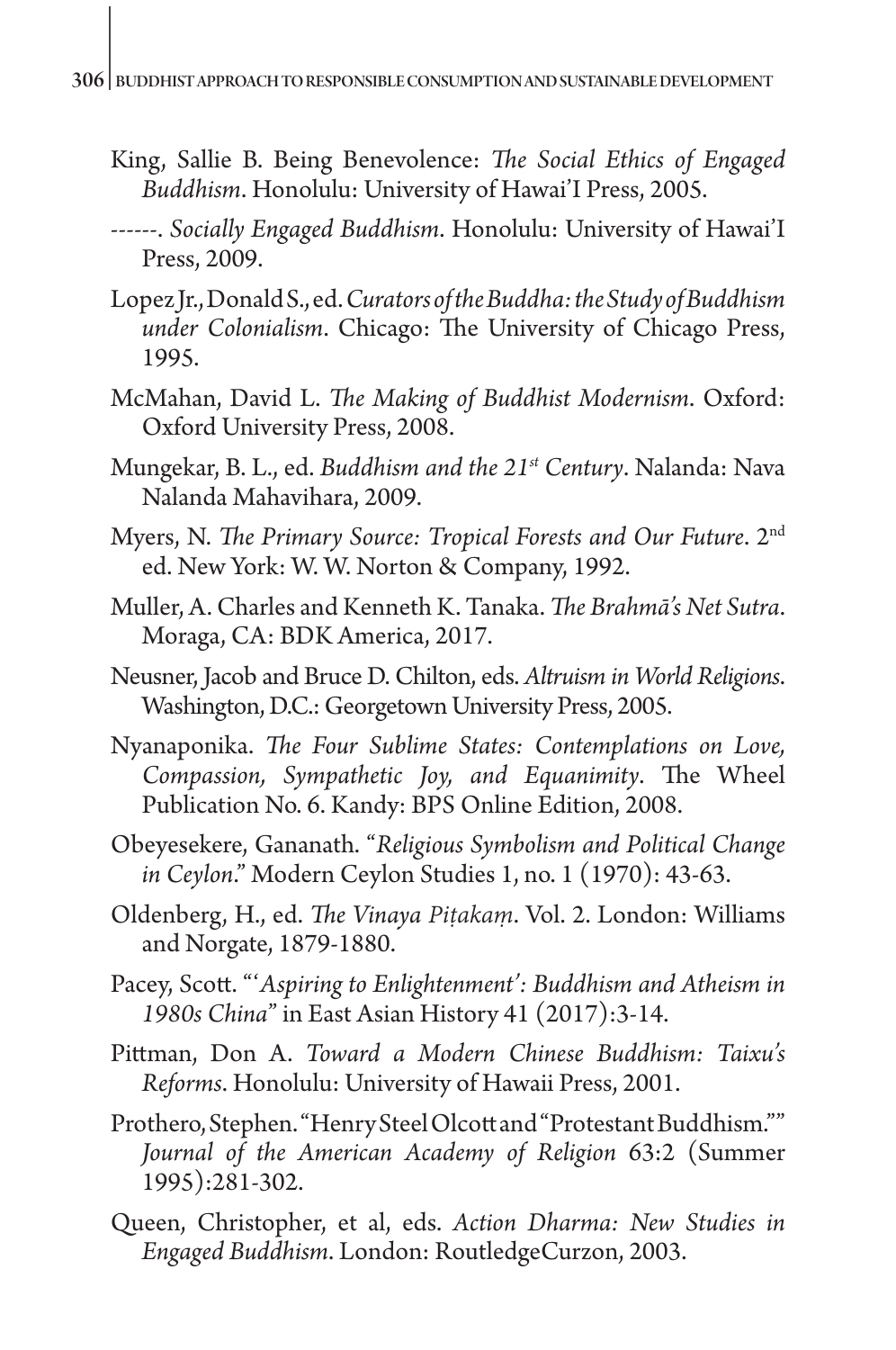- Rhys Davids, T.W. and Herman Oldenberg, tr. Vinaya Texts. Part 1: The Pātimokkha, The Mahāvagga, I-IV, Part 3. Oxford: The Clarendon Press, 1881-1900.
- Sankrityayan, Rahul. "Buddhist Dialectics" New Age: Political Monthly of Communist Party of India 5 ( January 1956):42-48.
- Sankrityayan, Rahul, et al. *Buddhism: The Marxist Approach*. Delhi: People's Publishing House, 1970.
- Sivabalan, Srinivasan. "Going Cashless? Bad for Tax Cheats, Privacy, Poor" in Bloomberg Businessweek, July 16, 2017 (https://www. bloomberg.com/news/articles/2017-07-17/going-cashlessbad-for-tax-cheats-privacy-poor-quicktake-q-a).
- Smith, Bardwell L., ed. "The Two Wheels of Dhamma: Essays on the Theravada Tradition in India and Ceylon" in *AAR Studies in Religion* 3 (1972):58-78.
- Thich, Nhat Hanh. *Vietnam: Lotus in a Sea of Fire*. New York: Hill and Wang. 1967.
- Tanwijaya, Rudyanto. "Sekilas Biksu Nyanaprathama Mahasthavira" An unpublished report to Directorate General Forestry at the Ministry of Environment and Forestry, Republic of Indonesia, ca. October 2018a.
- Vaidya, P. L. Lalita-Vistara. Darbhanga: The Mithila Institute of Post-Graduate Studies and Research in Sanskrit Learning. 1958.
- ------. Gaṇḍavyūhasūtra. Darbhanga: The Mithila Institute of Post-Graduate Studies and Research in Sanskrit Learning, 1960.
- Von Glasenapp, Helmuth. *Buddhism—A Non-Theistic Religion*. New York: George Braziller, 1966 (original German edition: 1954).
- Welch, Holmes. *The Buddhist Revival in China*. Cambridge: Harvard University Press, 1968.
- Winston, Diana. "Justify Your Love: Finding Authority for Socially Engaged Buddhism; Ways of Relating Buddhist Tradition and Practice with Social Theory" ThinkSangha web publication <www.bpf.org/sebmeth.html> [September 2001].
- Wright, Brooks. Interpreter of Buddhism to the West: Sir Edwin Arnold. New York: Bookman Associates, 1957.